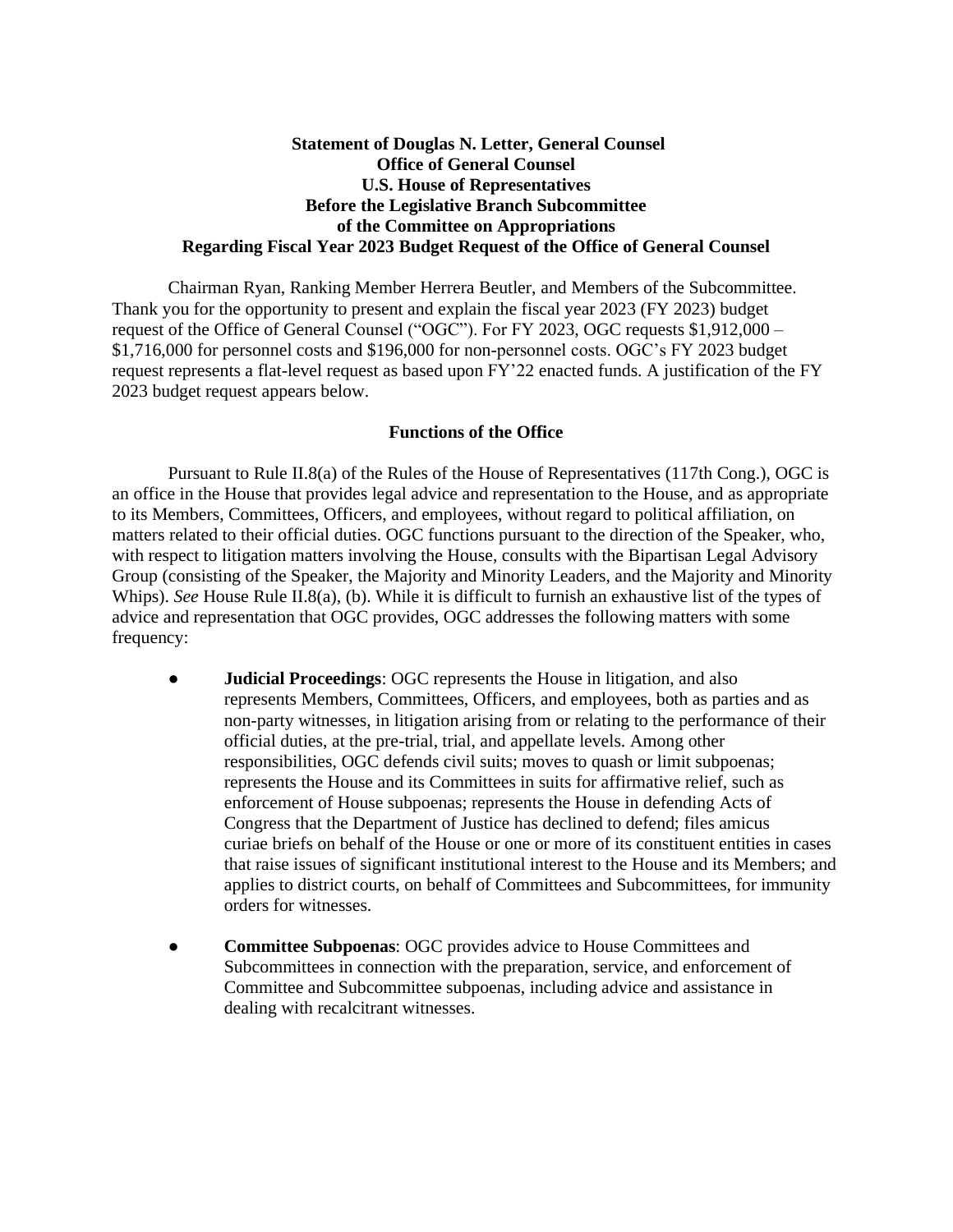- **Requests for Information**: OGC provides advice and representation to House Members, Committees, Officers, and employees in connection with responses to informal and formal requests for information (e.g., grand jury subpoenas, trial and deposition subpoenas, FOIA requests) from governmental agencies (including the Department of Justice), as well as from private parties.
- **Privileges:** OGC provides advice regarding the applicability of various privileges including, most particularly, the Speech or Debate Clause privilege (U.S. Const. art. I, § 6, cl. 1), but also executive, Fifth Amendment, attorney-client, attorney work product, and other privileges.
- Tort Claims: OGC reviews and evaluates tort claims for possible administrative resolution by the Committee on House Administration and, where appropriate, refers such claims to the Department of Justice for defense under the Federal Tort Claims Act, and then assists the Department with such defense.
- Tax Matters: OGC advises House offices and vendors regarding applicable tax exemptions for official purchases.
- **Constituent Casework**: OGC provides advice to Members and their staffs about the handling of constituent casework, including responding to questions that concern the confidentiality and discoverability of constituent communications and information.
- **Internal Policies**: In consultation with the Speaker's office and other leadership offices, OGC assists in drafting, amending, and evaluating internal House policies, rules, and regulations.
- **Formal Legal Opinions**: From time to time, OGC issues formal legal opinions on matters of interest to the House, Members, Committees, and/or Officers, including whether proposed legislation raises constitutional questions.
- **Social Media Guidance**: OGC advises Members, Committees, Officers, and staff regarding best practices for official social media platforms. There has been a considerable uptick in litigation involving social media accounts as well as in requests for best practices and guidance to ensure proper usage of social media by House Members and staff.
- **Other Matters**: OGC provides a great deal of day-to-day advice on a wide variety of other legal matters including, but not limited to, immigration, intellectual property, debt collection, jury duty, landlord/tenant disputes, and miscellaneous constitutional and separation of powers issues.

Demand for OGC's services has been extensive in recent years, as has the number of complex and high-profile legal matters the office has been asked to handle.

2